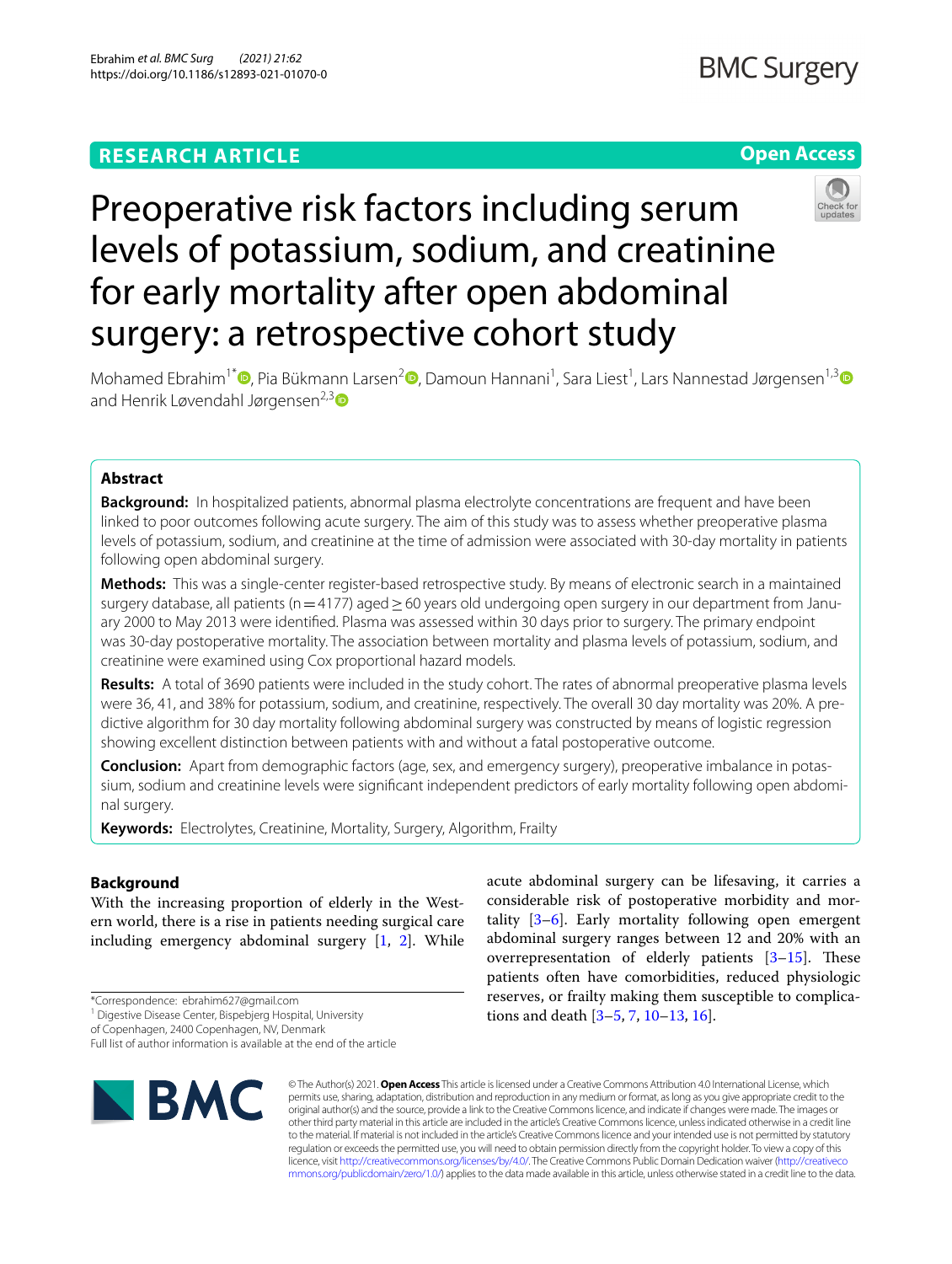In order to identify patients at a high risk of postoperative complications and poor outcomes, diferent scoring systems have been proposed [[11,](#page-8-10) [13–](#page-8-8)[15,](#page-8-4) [17\]](#page-8-11). However, most of these require as many as 15–18 variables, e.g. the APACHE II and the P-POSSUM scoring systems, thus limiting their use in the acute setting [[18,](#page-8-12) [19](#page-8-13)].

Physiologic electrolyte rearrangements are frequently observed in hospitalized patients [\[20](#page-8-14)]. However, little is known about preoperative electrolyte levels and the risk of postoperative mortality following open abdominal surgery  $[15, 21-24]$  $[15, 21-24]$  $[15, 21-24]$  $[15, 21-24]$  $[15, 21-24]$ . The aim of this study was therefore to examine if preoperative levels of potassium, sodium, and creatinine were associated with 30-day mortality in adults aged $\geq 60$  years undergoing open abdominal surgery including elective and emergency surgery. Secondly, the aim was to develop a predictive algorithm for 30-day mortality.

#### **Methods**

#### **Patients**

We extracted data from the Danish National Patient Registry on all open abdominal surgical interventions performed at the Digestive Disease Center, Bispebjerg Hospital, Denmark, on patients aged $\geq 60$  years during the period from January 1st, 2000 to May 31st, 2013,  $n=4177$ .

A total of 81 diferent types of surgery according to the NOMESCO Classifcation of Surgical Procedures were grouped into seven categories depending on the anatomical location of the procedure (Additional fle [1:](#page-7-0) Table S1).

Only the primary surgical procedure (The index operation) was assessed.

Patients with a temporary civil registration number, missing information regarding surgical priority or lacking concomitant plasma measurements of potassium, sodium, and creatinine within 30 days prior to the surgical intervention were excluded. This left 3690 patients for analysis. The selection process is described in detail in Fig. [1](#page-2-0).

From the civil registration system, we extracted data on vital status and emigration. Using the unique civil registration number which all Danish citizens have, the data from the three registries were merged into a single anonymized database used for data analysis in this study.

Open abdominal surgery was defned as surgical procedure involving incision through the abdominal wall (laparotomy) to facilitate access into the abdominal cavity.

Elective surgery was defned as surgical procedures scheduled in advance to admission while acute surgery was defned as urgent surgical procedures due to an acute illness posing threat to life or tissue.

### **Biochemical measurements**

Results of plasma measurements of potassium, sodium, and creatinine measurements were extracted from the local laboratory information system. In case of more than one biochemical measurement being present within 30 days prior to the surgical intervention, the one closest to the date of the surgery was used.

P-potassium, P-sodium and P-creatinine were all measured at the Department of Clinical Biochemistry at Bispebjerg Hospital and throughout the study period, the department took part in external quality assurance programs assuring stable levels. The normal ranges of the biochemical markers were 3.5—4.4 mmol/L for P-potassium, 137—144 mmol/L for P-sodium, 60—105 micromole/L (males) and 50—90 micromole/L (females) for P-creatinine.

#### **Statistical analyses**

The primary endpoint was 30-day mortality.

Diferences between continuous and categorical variables were tested using Mann–Whitney *U* tests and the chi-square tests, respectively. Logistic regression analysis was used to test the association between the preoperative biochemical markers and 30-day mortality with results presented as odds ratios (OR) with 95% confdence intervals (CI). The analyses were either unadjusted or multivariably adjusted for the relevant covariates.

A stepwise multivariate logistic regression analysis was carried out and variables were removed one at a time from the model if p-values were greater than 0.05, starting with the least significant variable. The results of the stepwise logistic regression analysis were used to assess the probability of death within 30 days after surgery (Pd30):

$$
\ln\left(\frac{Pd30}{1 - Pd30}\right) = intercept + estimate1 \times covariate1
$$
  
+ estimate2 \times covariate2 + ...

After isolation of Pd30 in this equation, the probability of death within 30 days after surgery can be estimated in a prediction model (Additional fle [2\)](#page-7-1):

$$
Pd30 = \frac{exp(intexcept + estimate1 * covariate1 + estimate2 * covariate2 + ...)}{(1 + exp((intercept + estimate1 * covariate1 + estimate2 * covariate2 + ...)))}
$$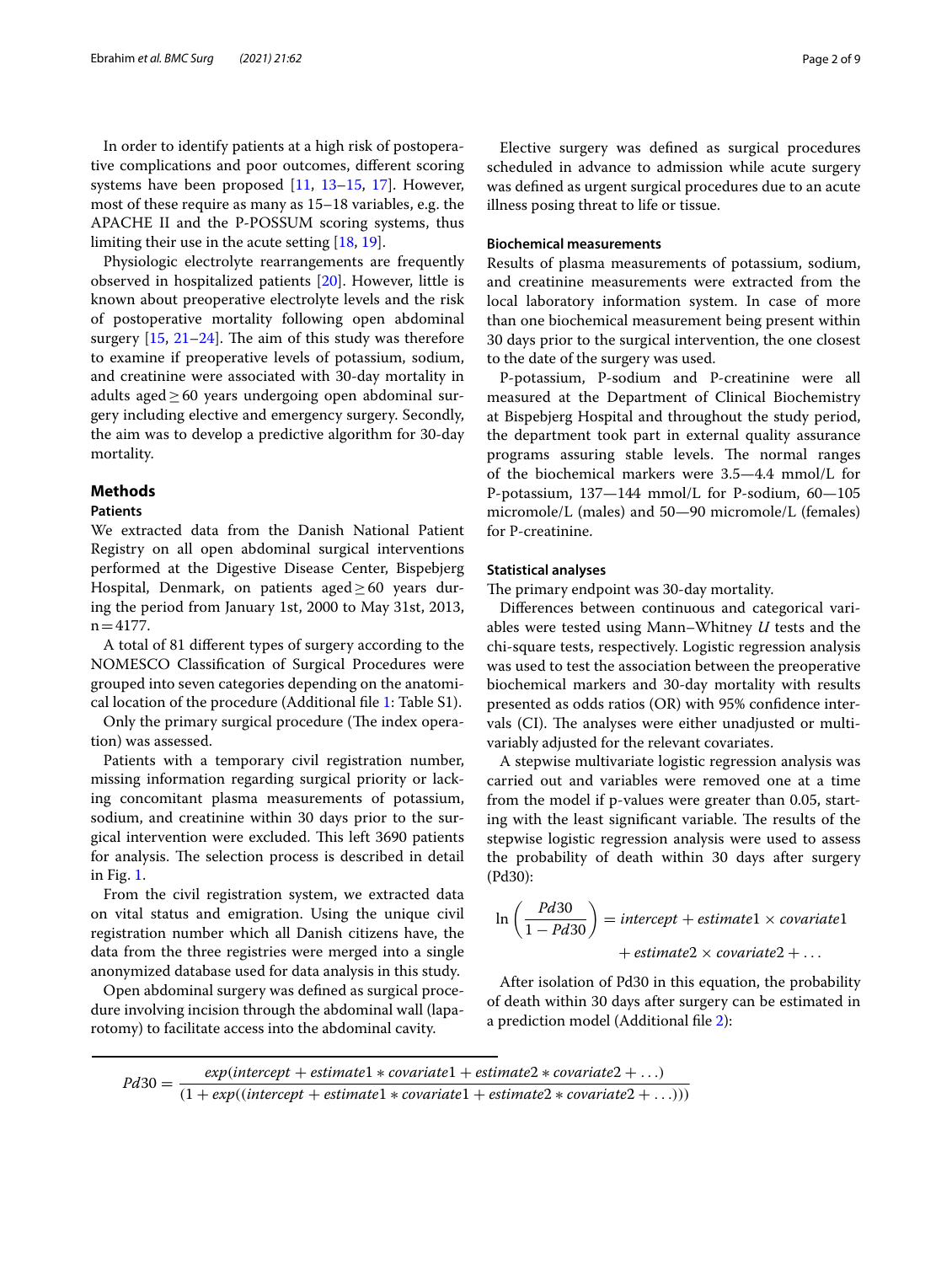

<span id="page-2-0"></span>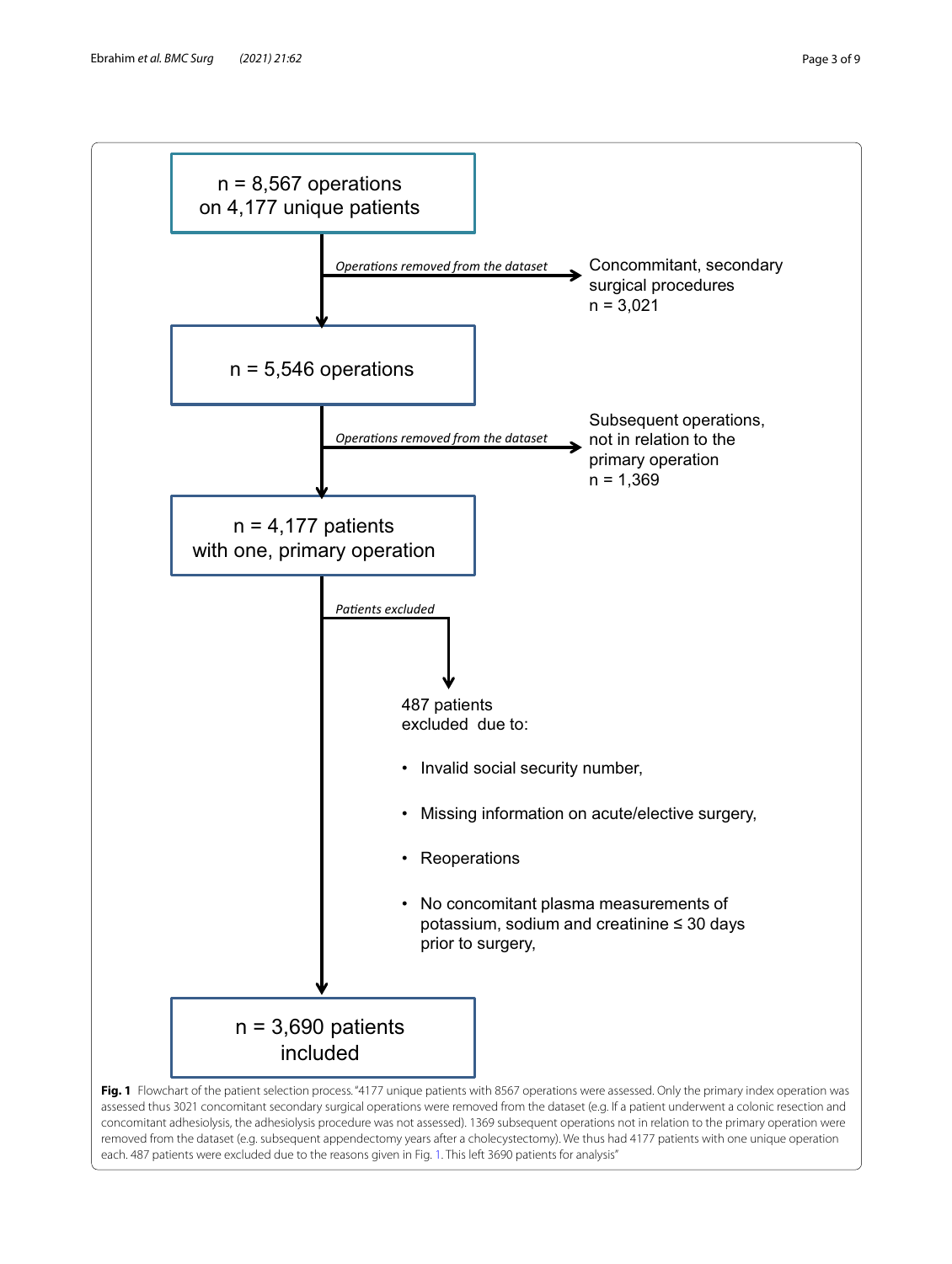Multiple logistic regression equation for the final model (S)

$$
S = -9.6827 + 0.4446 * hyperK + 0.365 * hypoK + 1.1397 * hyperNa + 0.4705 * hypoNa + 0.0076 * creationine + 1.5767 * acute + 0.2324 * sex + 0.0564 * age + 1.7488 * group1 + 1.2143 * group3 + 1.4724 * group5 + 1.4164 * group6 + 1.3708 * group7
$$

$$
Pd30(\%) = \frac{100 * e^{S}}{1 + e^{S}}
$$

Receiver Operating Characteristics (ROC) was used to compare the relation between sensitivity and specifcity for the prediction model, for the individual biochemical markers and for age. The area under the curve (AUC) was calculated for each parameter to compare their discriminative abilities. Diferences between the AUCs were tested using the general linear model.

All analyses were carried out using the SAS statistical software package (SAS Institute, Cary, NC). The statistical level of signifcance was defned as *p*<0.05.

#### **Approvals**

Permission for this study was granted by the Danish Data Protection Agency (ID no. 2007–58-0015). No

# permission from the regional Ethics Committee was needed since the study was purely registry-based.

The study was reported according to The Strengthening the Reporting of Observational Studies in Epidemiology (STROBE) guidelines [[25\]](#page-8-17).

# **Results**

A total of 3690 patients with a median age of 76.8 years were included in the study. Most of the patients (61.5%) were females. Overall, the rates of patients within the normal ranges were 64.2% for potassium, 59.2% for sodium, and 62.2% for creatinine. The 30 day mortality rates in the entire study population, the elective group and the emergency group were 20.1, 5.3 and 27.4% respectively. The basic characteristics of the patients by vital status 30 days postoperatively are presented in Table [1.](#page-3-0) In Fig. [2,](#page-4-0) unadjusted 30 days mortality according to the levels of the three-biochemical markers is shown. For potassium and sodium, the patients within the normal ranges had the lowest mortality compared to the patients both below and above the normal ranges whereas mortality increased linearly with increasing levels of creatinine. Tables [2](#page-4-1), [3](#page-5-0), [4](#page-5-1) show the odds ratios (OR) for 30 days mortality with increasing levels of adjustment for P-potassium, P-sodium, and P-creatinine, respectively. In Table [5,](#page-6-0) the result of the stepwise logistic regression including all three biochemical markers as well as all the available covariates is shown. Potassium and sodium were entered categorically into the analysis as within, below, or above

## <span id="page-3-0"></span>**Table 1 Basic characteristics**

|                                                                        | Alive after 30 days   | Dead within 30 days | P-value  |
|------------------------------------------------------------------------|-----------------------|---------------------|----------|
| N(%                                                                    | 2950                  | 740                 |          |
| Age (years)*                                                           | 75.2 (67.7; 82.2)     | 81.7 (75.1; 86.9)   | < 0.0001 |
| Females, N $(\%)$ / males N $(\%)^*$                                   | 1806 (61) / 1144 (39) | 463 (63) / 277 (37) | 0.5      |
| Time from blood test to surgery (hours)*                               | 20.5 (7.3; 27.2)      | 8.8(4.2; 19.0)      | < 0.0001 |
| Acute surgery, N (%) / eletive surgery, N (%)**                        | 1792 (61) / 1158 (39) | 675(91)/65(9)       | < 0.0001 |
| P-Sodium (mmol/L) <sup>*</sup>                                         | 138 (135; 140)        | 137 (133; 140)      | < 0.0001 |
| P-Potassium (mmol/L)*                                                  | 3.9(3.5; 4.2)         | 3.8(3.4; 4.3)       | 0.8      |
| P-Creatinine (micromol/L)*                                             | 81 (67; 100)          | 102 (79; 152)       | < 0.0001 |
| Surgical category, N (%) <sup>**</sup>                                 |                       |                     |          |
| I. Gastroduodenal                                                      | 226(8)                | 136 (18)            |          |
| II. Biliary                                                            | 199(7)                | 15(2)               |          |
| III. Small bowel                                                       | 216(7)                | 75 (10)             |          |
| IV. Appendix                                                           | 162(6)                | 16(2)               | < 0.0001 |
| V. Colon                                                               | 1156 (39)             | 270(37)             |          |
| VI. Rectum                                                             | 447 (15)              | 49(7)               |          |
| VII. Herniotomy, adhesiolysis, splenectomy, and diagnostic<br>purposes | 544 (18)              | 179 (24)            |          |

"\*"Medians and interquartile range (IQR) are shown. Diferences were tested using Mann–Whitney U tests

"\*\*"Numbers and percentages are shown. Diferences were tested using chi-square statistics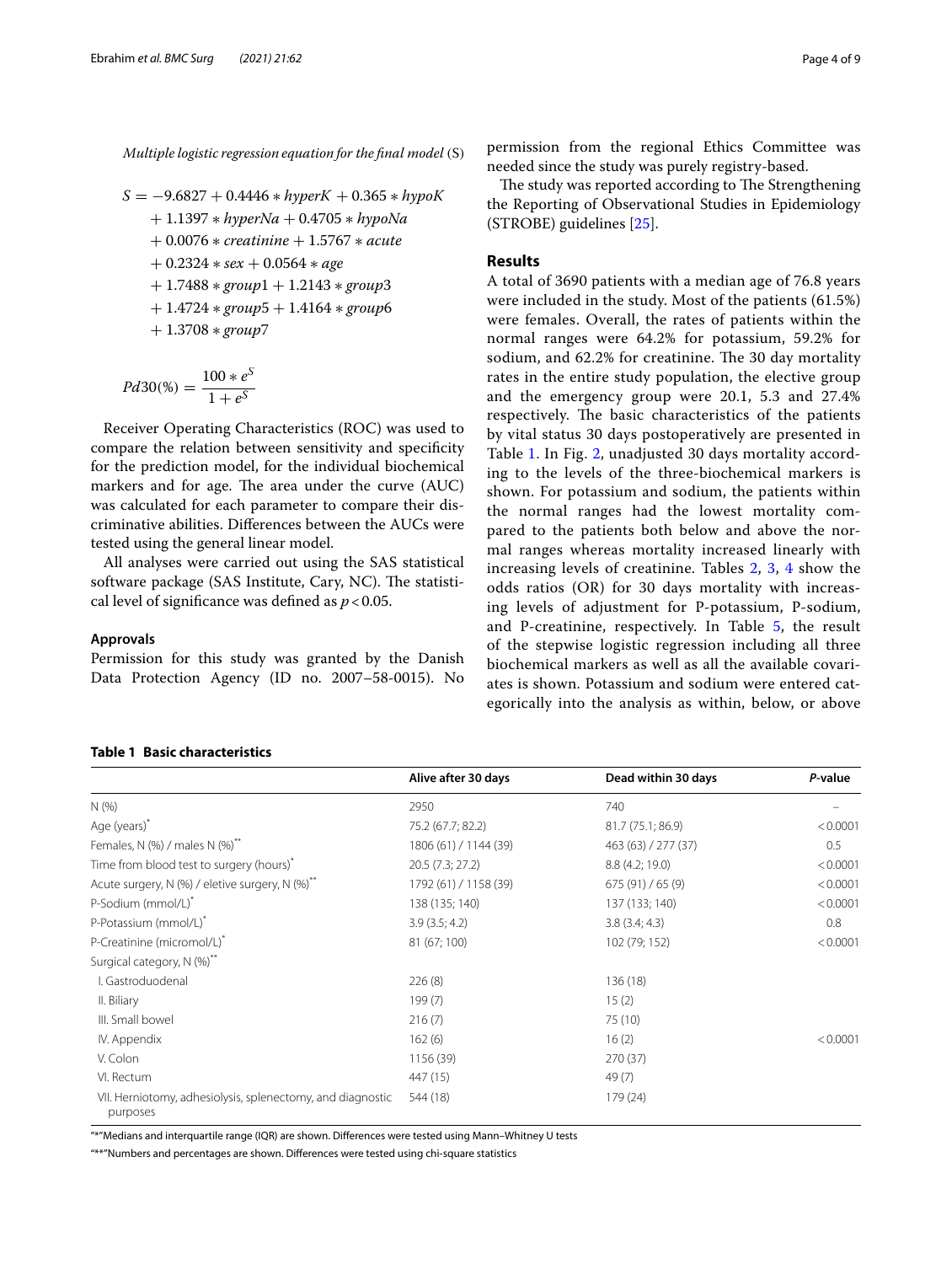

## <span id="page-4-1"></span><span id="page-4-0"></span>**Table 2 Potassium**

|                                                                                        | Unadjusted            | Adjusted for age and sex | Fully adjusted <sup>†</sup> |
|----------------------------------------------------------------------------------------|-----------------------|--------------------------|-----------------------------|
| Hyperkalemia ( $N = 466$ )                                                             | 2.41 (1.93; 3.02)**** | 2.22 (1.76; 2.80)****    | $2.08$ (1.62; 2.66)****     |
| Hypokalemia ( $N = 855$ )                                                              | 1.80 (1.49; 2.17)**** | $1.71$ (1.40; 2.08)****  | $1.38(1.13; 1.69)$ **       |
| Age (per 10 years)                                                                     |                       | $2.01$ (1.82; 2.22)****  | 1.80 (1.62; 1.99)****       |
| Male vs female                                                                         |                       | $1.28(1.07; 1.54)$ **    | 1.42 (1.18; 1.72)***        |
| Time from blood test to surgery (per hour)                                             |                       |                          | 1.00 (1.00; 1.00)           |
| Acute vs eletive surgery                                                               |                       |                          | 5.39 (3.98; 7.31)****       |
| I. Gastroduodenal ( $N = 362$ )                                                        |                       |                          | 5.69 (3.17; 10.22)****      |
| III. Small bowel $(N = 291)$                                                           |                       |                          | 3.26 (1.78; 5.98)****       |
| IV. Appendix ( $N = 178$ )                                                             |                       |                          | 1.11 (0.52; 2.36)           |
| V. Colon ( $N = 1426$ )                                                                |                       |                          | $3.9(2.23; 6.82)$ ****      |
| VI. Rectum ( $N = 496$ )                                                               |                       |                          | $3.53$ (1.87; 6.69)****     |
| VII. Herniotomy, adhesiolysis, splenectomy, and diag-<br>nostic purposes ( $N = 723$ ) |                       |                          | 3.99 (2.26; 7.04)****       |

Odds ratios and 95% confidence intervals for 30-day mortality. Biliary surgery (N=214) and normokalaemia (N=2369) were used as reference for their respective groups

† Adjusted for age, sex, surgical priority( elective vs. emergency) and type of surgery(I-VII)

\*\*\*\**P*<0.0001, \*\*\**P*<0.001, \*\**P*<0.01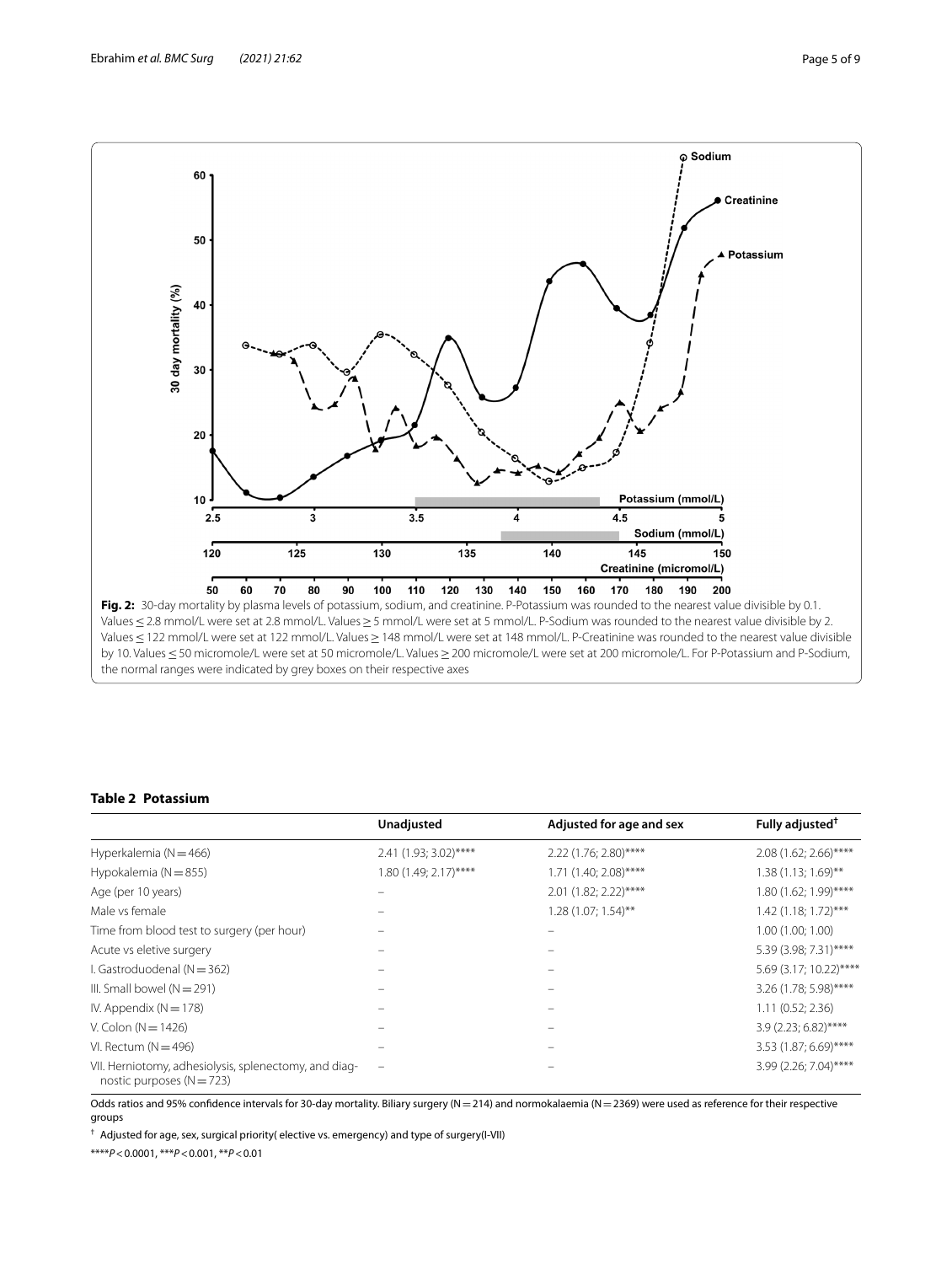# <span id="page-5-0"></span>**Table 3 Sodium**

|                                                                                        | Unadjusted              | Adjusted for age and sex | Fully adjusted <sup>†</sup> |
|----------------------------------------------------------------------------------------|-------------------------|--------------------------|-----------------------------|
| Hypernatremia ( $N = 140$ )                                                            | 4.41 (3.09; 6.28)****   | 4.03 (2.78; 5.84)****    | 3.53 (2.38; 5.23)****       |
| Hyponatremia ( $N = 1364$ )                                                            | $2.12$ (1.79; 2.51)**** | 2.12 (1.78; 2.52)****    | $1.61$ (1.34; 1.93)****     |
| Age (per 10 years)                                                                     | -                       | $2.02$ (1.83; 2.24)****  | $1.82$ (1.64; 2.01)****     |
| Male vs female                                                                         |                         | $1.34(1.12; 1.60)$ **    | $1.47(1.21; 1.77)$ ****     |
| Time from blood test to surgery (per hour)                                             |                         |                          | 1.00(1.00; 1.00)            |
| Acute vs eletive surgery                                                               |                         |                          | $1.59(1.29; 1.89)$ ****     |
| I. Gastroduodenal ( $N = 362$ )                                                        |                         |                          | 5.79 (3.23; 10.41)****      |
| III. Small bowel $(N = 291)$                                                           |                         |                          | $3.24$ (1.77; 5.95)****     |
| IV. Appendix ( $N = 178$ )                                                             |                         |                          | 1.08(0.51; 2.29)            |
| V. Colon ( $N = 1426$ )                                                                |                         |                          | 3.91 (2.23; 6.85)****       |
| VI. Rectum ( $N = 496$ )                                                               |                         |                          | 3.48 (1.83; 6.60)****       |
| VII. Herniotomy, adhesiolysis, splenectomy, and diag-<br>nostic purposes ( $N = 723$ ) | $\qquad \qquad -$       |                          | $4.01$ (2.27; 7.10)****     |

Odds ratios and 95% confidence intervals for 30 day mortality. Biliary surgery (N=214) and normonatremia (N=2186) were used as reference for their respective groups

† Adjusted for age, sex, surgical priority( elective vs. emergency) and type of surgery(I-VII)

\*\*\*\**P*<0.0001, \*\*\**P*<0.001, \*\**P*<0.01

## <span id="page-5-1"></span>**Table 4 Creatinine**

|                                                                                        | Unadjusted               | Adjusted for age and sex | Fully adjusted <sup>†</sup> |
|----------------------------------------------------------------------------------------|--------------------------|--------------------------|-----------------------------|
| Creatinine (per 10 micromol/L)                                                         | $1.11(1.09; 1.13)$ ****  | $1.10(1.08; 1.12)$ ****  | $1.08(1.07; 1.10)$ ****     |
| Age (per 10 years)                                                                     |                          | $1.92$ (1.73; 2.12)****  | 1.74 (1.56; 1.92)****       |
| Male vs female                                                                         |                          | 1.04 (0.86; 1.25)        | 1.19 (0.98; 1.44)           |
| Time from blood test to surgery (per hour)                                             |                          |                          | 1.00(1.00; 1.00)            |
| Acute vs eletive surgery                                                               |                          |                          | $1.62$ (1.31; 1.92)****     |
| I. Gastroduodenal ( $N = 362$ )                                                        |                          |                          | 6.00 (3.32; 10.86)****      |
| III. Small bowel $(N = 291)$                                                           |                          |                          | 3.32 (1.79; 6.14)****       |
| IV. Appendix ( $N = 178$ )                                                             |                          |                          | 1.14(0.53; 2.43)            |
| V. Colon ( $N = 1426$ )                                                                |                          |                          | 4.37 (2.47; 7.71)****       |
| VI. Rectum ( $N = 496$ )                                                               |                          |                          | $4.03$ (2.11; 7.69)****     |
| VII. Herniotomy, adhesiolysis, splenectomy, and diag-<br>nostic purposes ( $N = 723$ ) | $\overline{\phantom{a}}$ |                          | 3.92 (2.20; 6.99)****       |

Odds ratios and 95% confidence intervals for 30 day mortality. Biliary surgery ( $N=214$ ) was used as reference

† Adjusted for age, sex, surgical priority ( elective vs. emergency) and type of surgery(I-VII)

\*\*\*\**P*<0.0001, \*\*\**P*<0.001, \*\**P*<0.01

the normal ranges due to their non-linear relationship with 30 days mortality found in Fig. [2.](#page-4-0) Time from blood test to surgery and surgical group IV (appendix) did not reach statistical signifcance and were therefore excluded from the fnal model. As an example, a 65 year old male undergoing acute surgery of the small bowel with the following biochemical values: P-Potassium 5.4 mmol/L, P-Sodium: 135 mmol/L, and P-Creatinine: 121 micromole/L would have a 23.9%-risk of dying with 30 days after surgery.

In Fig. [3,](#page-6-1) ROC curves for the predictive model, age, creatinine, potassium, and sodium are shown. The predictive model had the highest area under the curve, 0.80, compared to age, potassium, sodium, and creatinine individually. (P<0.0001). Due to the non-linear relationship of 30 days mortality with potassium and sodium, the curves for these two parameters cross the line of no efect.

# **Sensitivity analyses**

The patients undergoing acute surgery had a considerably higher 30-days mortality rate than those undergoing elective surgery (Table [5](#page-6-0)). In order to assess whether acute versus elective surgery was the major decisive factor in the model, we calculated a modifed model using only the 1223 patients undergoing elective surgery. This model still had an AUC of 0.75 for the prediction of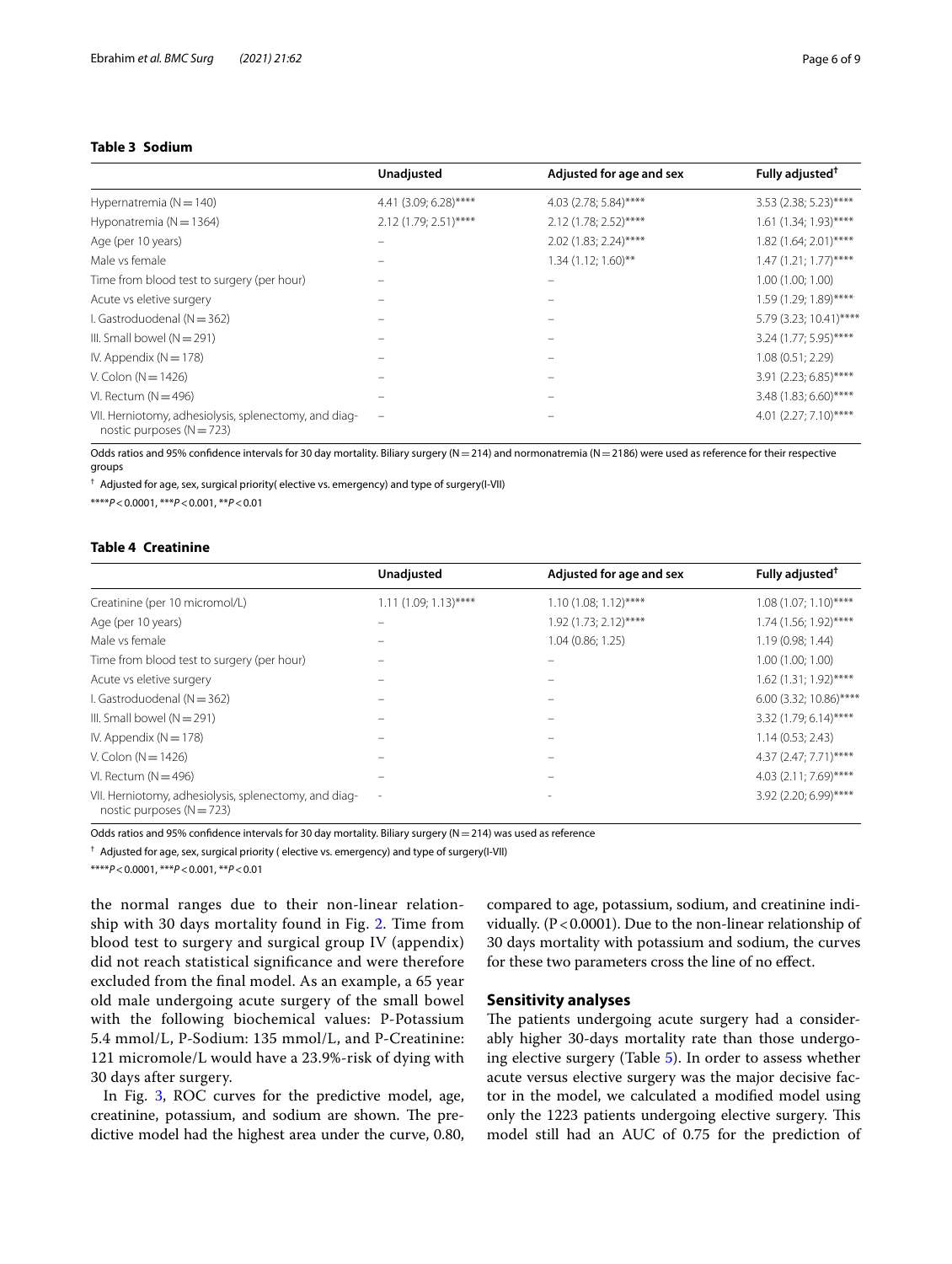<span id="page-6-0"></span>

|                                                                                    | <b>OR</b>          | <b>Estimate</b> | P-value  |
|------------------------------------------------------------------------------------|--------------------|-----------------|----------|
| Intercept                                                                          | $\equiv$           | $-9.6827$       | < 0.0001 |
| Creatinine (OR per 10 micromol/L)                                                  | 1.08(1.06; 1.10)   | 0.0076          | < 0.0001 |
| Hyperkalemia ( $N = 466$ )                                                         | 1.56 (1.20; 2.03)  | 0.4446          | 0.001    |
| Hypokalemia ( $N = 855$ )                                                          | 1.44(1.17; 1.78)   | 0.3650          | 0.0006   |
| Hypernatremia ( $N = 140$ )                                                        | 3.13 (2.08; 4.70)  | 1.1397          | < 0.0001 |
| Hyponatremia ( $N = 1364$ )                                                        | 1.60(1.32; 1.93)   | 0.4705          | < 0.0001 |
| Age (OR per 10 years)                                                              | 1.76 (1.58; 1.96)  | 0.5640          | < 0.0001 |
| Male vs female                                                                     | 1.26(1.04; 1.54)   | 0.2324          | 0.02     |
| Acute vs eletive surgery                                                           | 4.84 (3.58; 6.54)  | 1.5767          | < 0.0001 |
| I. Gastroduodenal ( $N = 362$ )                                                    | 5.75 (3.15; 10.48) | 1.7488          | < 0.0001 |
| III. Small bowel $(N = 291)$                                                       | 3.37(1.81; 6.27)   | 1.2143          | < 0.0001 |
| V. Colon ( $N = 1426$ )                                                            | 4.36 (2.45; 7.75)  | 1.4724          | < 0.0001 |
| VI. Rectum $(N = 496)$                                                             | 4.12 (2.14; 7.94)  | 1.4164          | < 0.0001 |
| VII. Herniotomy, adhesiolysis, splenectomy, and diagnostic<br>purposes $(N = 723)$ | 3.94 (2.20; 7.07)  | 1.3708          | < 0.0001 |

Odds ratios and 95% confdence intervals for 30 day mortality, *P*-values and estimates from the logit function for the variables reaching signifcance after stepwise logistic regression analysis

Biliary surgery (N=214), Normokalemia (N=2369) and Normonatremia (N=2186) are used as reference for their respective groups



<span id="page-6-1"></span>30 days mortality superior to the AUCs of age, creatinine, potassium, and sodium individually.

A total of 352 patients were excluded due to missing concomitant plasma measurements of potassium, sodium and creatinine  $\leq 30$  days prior to surgery (the remaining 135 patients of the total of 487 not included in the study were excluded due to one of the other three points in Fig. [1\)](#page-2-0). These  $352$  excluded patients were younger than the included 3690 patients, 70.4 years versus 76.1 years ( $P = 0.0001$ ). The gender distribution was similar with males accounting for 40.1% of the excluded patients vs 38.5% of the included patients ( $p=0.6$ ) and they had a lower rate of acute surgery 47.9% vs 66.9% (*p* < 0.0001). Finally, the 30 days mortality was lower 9.4 vS 20.1% ( $p < 0.0001$ ). This might have led to a slight overestimation of the efect of acute surgery in the prediction model.

### **Discussion**

This study shows a clear positive association between disturbance in preoperative levels of potassium, sodium, and creatinine and 30 days mortality following open abdominal surgery in patients aged≥60 years. Our fndings are in line with previous fndings from patients undergoing orthopedic surgery [\[26](#page-8-18)[–29\]](#page-8-19). However, little is published about preoperative electrolyte and creatinine levels and mortality risk following open abdominal surgery [\[21](#page-8-15)[–24\]](#page-8-16).

The 27%-30 day mortality rate following open emergency surgery revealed in this study was higher than 8–20% reported from other centres  $[4-6]$  $[4-6]$ . Contrary to these studies, our patient population was older and did not undergo minimal invasive procedures. Patients operated on by laparoscopy were not included in our study because this technique was adopted during the study period. Inclusion of such might have biased our results due to bias from a surgical learning curve. Recent developments in minimally invasive surgery—including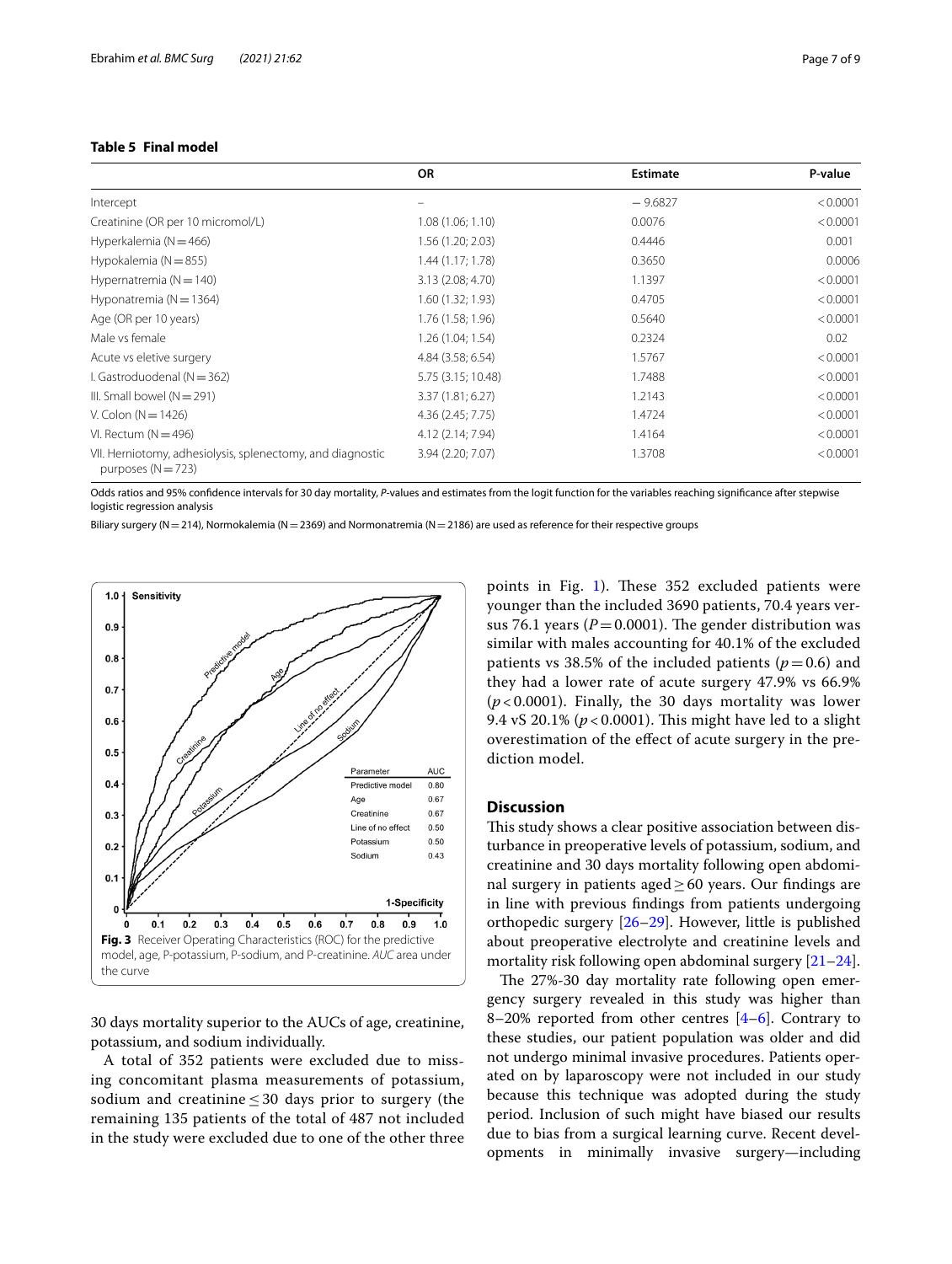placement of colorectal stents in patients with large bowel obstruction as a bridge to elective surgery—have reduced surgical trauma during emergency conditions. Moreover, access to intensive care, awareness, and standardization of care for patients undergoing emergency surgery have improved. Taken together, these developments have led to lower postoperative mortality [\[30\]](#page-8-21).

Emergent abdominal surgery among elderly patients is frequent and associated with signifcant morbidity and mortality posing a considerable clinical challenge. Appropriate risk assessment is a key concern to reconcile treatment purpose and expectations when advising patients and their relatives. Diferent prediction systems have been proposed to identify patients at high risk of poor outcomes following emergency abdominal surgery. Many of these prediction tools including the APACHE II and the P-POSSUM scoring systems require as many as 18 variables and are time-consuming thus limiting their clinical use [[18,](#page-8-12) [19\]](#page-8-13).

In real-world practice, preoperative decision making is often based on the surgeon's subjective opinion, which may vary by experience. Our proposed predictive model for 30 days mortality, which includes potassium, sodium, and creatinine levels, risk factors such as age, sex, and type of surgery may aid in preoperative risk stratifcation. Furthermore, results from preoperative blood tests are readily available and require only limited costs. Pre-existing electrolyte and creatinine abnormalities are common in the aging population due to functional changes in the renal system including a decrease in glomerular fltration rate and decreased capability of electrolyte excretion [[20\]](#page-8-14). Moreover, comorbidities and polypharmacy may also have an impact on pre-operative electrolyte and fuid status making the patient vulnerable to an acute surgical stress response. When these patients face an acute surgical illness i.e., gastrointestinal fuid loss due to hemorrhage or vomiting due to bowel obstruction, impairment of the physiological system, and limited compensatory mechanisms due to reduced physiologic reserves may promote complications.

Taken together, our fndings and those of previous studies indicate that frail patients need to be identifed properly through a multidisciplinary approach including geriatric assessment. This may be the subject of future studies to decrease morbidity and mortality. Treatment goals should carefully be elicited and addressed early in the patient assessment to optimize patient care and select the patients who may benefit from surgery [\[31,](#page-8-22) [32](#page-8-23)].

While the main strength of the current study is the high number of patients included, certain limitations should be taken into consideration when the results of

the current study are interpreted. Firstly, this is a singlecenter retrospective exploratory cohort study and due to the nature of the study design, the fndings may not be generalizable to other centers. As we did not have access to medical records and only focused on biochemical data (preoperative concentration of potassium, sodium, and creatinine), we could not distinguish between reversible and nonreversible morbidities in the included patients. Also, we did not have reliable information on the cause of death nor information on comorbidities that may have had an impact on mortality following surgery. We

also did not include potentially confounding factors like perioperative complications, perioperative fuid administration, blood loss, operative time, and the surgeons experience.

Finally, we cannot draw a conclusion about the external validity of our model as it has not yet been validated in an external prospective cohort representing other hospitals or countries and in patients subjected to minimally invasive surgery.

### **Conclusion**

Apart from well-established risk factors (male sex, advanced age and emergency surgery), elevated plasma levels of potassium, sodium and creatinine in elderly patients undergoing open abdominal surgery were predictive of increased 30-day mortality. Although a causeefect relationship cannot be determined from these data, the proposed 30-day mortality prediction algorithm was reliable in our exploratory study. However, the algorithm needs to be validated in a prospective cohort to fnally defne its clinical suitability.

#### **Supplementary Information**

The online version contains supplementary material available at [https://doi.](https://doi.org/10.1186/s12893-021-01070-0) [org/10.1186/s12893-021-01070-0](https://doi.org/10.1186/s12893-021-01070-0).

<span id="page-7-1"></span><span id="page-7-0"></span>**Additional fle 1: Table S1** Type of surgery performed.

**Additional fle 2.** Predictive model for 30 days mortality in in patients undergoing open abdominal surgery.

#### **Abbreviations**

APACHE II: Acute Physiology and Chronic Health Evaluation II; P-POSSUM: Portsmouth Physiological and Operative Severity Score for the Enumeration of Mortality; NOMESCO: The Nordic Medico-Statistical Committee.

#### **Acknowledgements**

Not applicable

#### **Authors' contributions**

Study concept and design (LNJ, HLJ). Acquisition of data (HLJ, PBL, SL, DH). Analysis and interpretation of data (HLJ, PBL, LNJ, ME). Drafting of the manuscript (ME, PBL, HLJ, LNJ, SL, DH). Critical revision of the manuscript for important intellectual content (ME, PBL, HLJ, LNJ, SL, DH). Statistical analysis (PBL, HLJ). Study supervision (HLJ, LNJ). All authors read and approved the final manuscript.